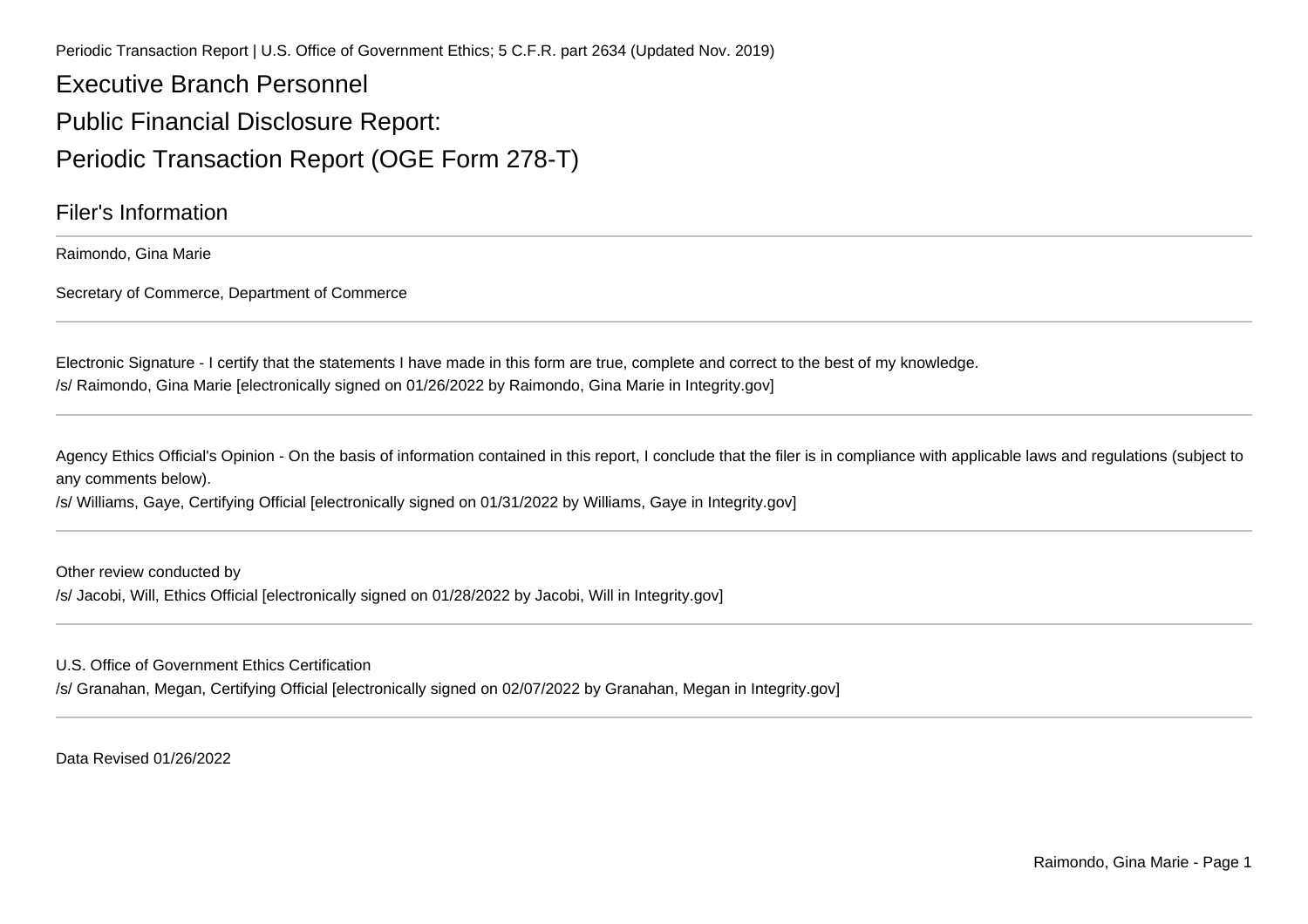## **Transactions**

| #               | <b>DESCRIPTION</b> |                | <b>TYPE</b>              | <b>DATE</b> | <b>NOTIFICATION</b><br><b>RECEIVED OVER</b><br>30 DAYS AGO | <b>AMOUNT</b>            |  |
|-----------------|--------------------|----------------|--------------------------|-------------|------------------------------------------------------------|--------------------------|--|
|                 | PathAI stock       | See Endnote    | Purchase                 | 12/27/2021  | No                                                         | $$50,001 -$<br>\$100,000 |  |
| 2               | PathAI stock       | See Endnote    | Purchase                 | 12/27/2021  | No                                                         | $$15,001 - $50,000$      |  |
| <b>Endnotes</b> |                    |                |                          |             |                                                            |                          |  |
| <b>PART</b>     | #                  | <b>ENDNOTE</b> |                          |             |                                                            |                          |  |
| Transactions    |                    |                | Exercised stock options. |             |                                                            |                          |  |
| Transactions    | 2                  |                | Exercised stock options. |             |                                                            |                          |  |

## Summary of Contents

The 278-T discloses purchases, sales, or exchanges of securities in excess of \$1,000 made on behalf of the filer, the filer's spouse, or dependent child. Transactions are required to be disclosed within 30 days of receiving notification of a transaction but not later than 45 days after the transaction. Filers need not disclose (1) mutual funds and other excepted investment funds; (2) certificates of deposit, savings or checking accounts, and money market accounts; (3) U.S. Treasury bills, notes, and bonds; (4) ThriftSavings Plan accounts; (5) real property; and (6) transactions that are solely by and between the filer, the filer's spouse, and the filer's dependent children.

## Privacy Act Statement

Title I of the Ethics in Government Act of 1978, as amended (the Act), 5 U.S.C. app. § 101 et seq., as amended by the Stop Trading on Congressional Knowledge Act of 2012(Pub. L. 112-105) (STOCK Act), and 5 C.F.R. Part 2634 of the U. S. Office of Government Ethics regulations require the reporting of this information. Failure to provide the requested information may result in separation, disciplinary action, or civil action. The primary use of the information on this report is for review by Government officials to determine compliance with applicable Federal laws and regulations. This report may also be disclosed upon request to any requesting person in accordance with sections 105and 402(b)(1) of the Act or as otherwise authorized by law. You may inspect applications for public access of your own form upon request. Additional disclosures of the information on this report may be made: (1) to any requesting person, subject to the limitation contained in section 208(d)(1) of title 18, any determination granting an exemption pursuant to sections 208(b)(1) and 208(b)(3) of title 18; (2) to a Federal, State, or local law enforcement agency if the disclosing agency becomes aware ofviolations or potential violations of law or regulation; (3) to a source when necessary to obtain information relevant to a conflict of interest investigation or determination; (4) to